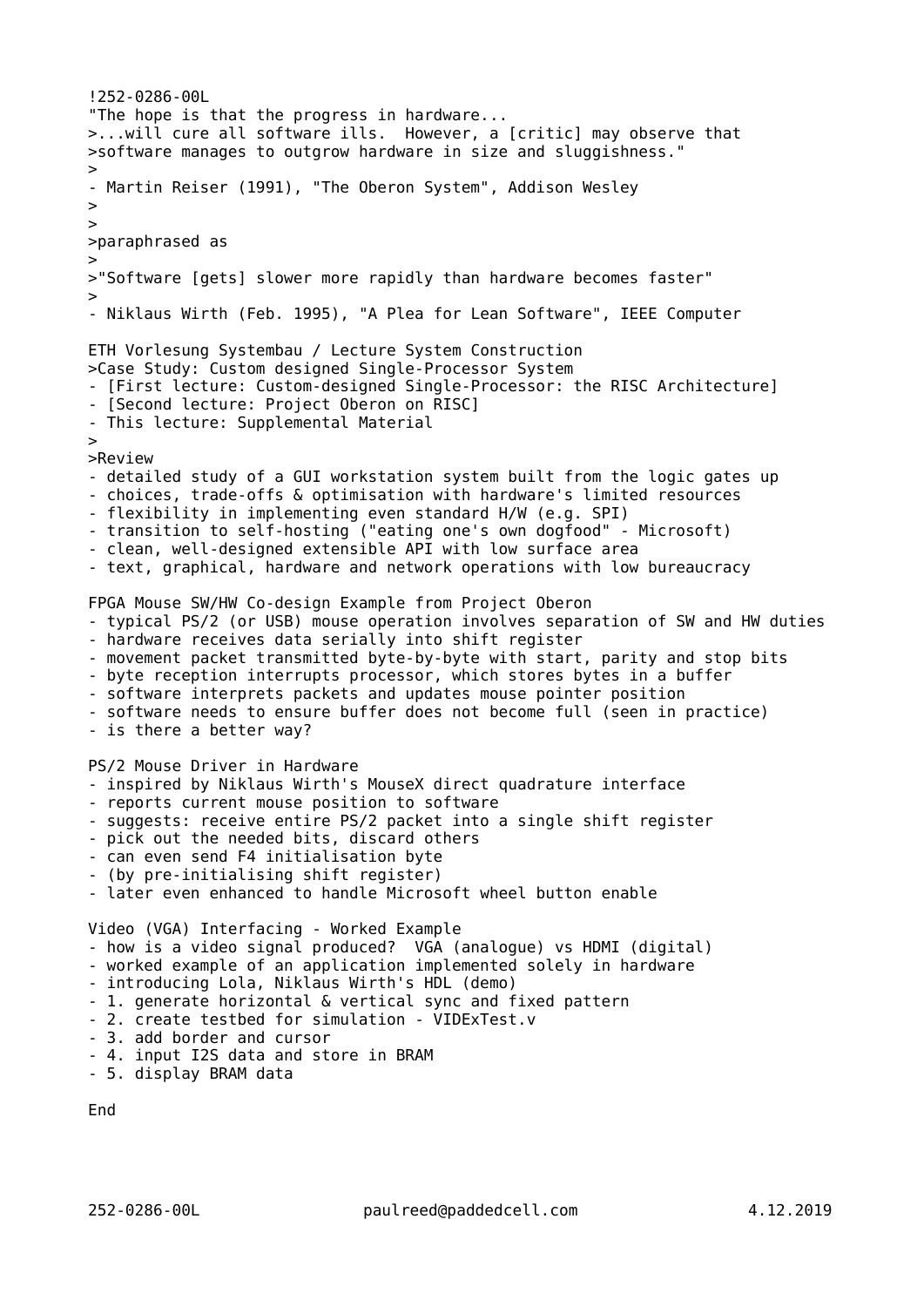## **https://inf.ethz.ch/personal/wirth/ProjectOberon/SourcesVerilog/MouseP.v**

```
`timescale 1ns / 1ps // PS/2 Logitech mouse PDR 14.10.2013 / 8.9.2015
module MouseP(
   input clk, rst,
   inout msclk, msdat,
  output [27:0] out);
   reg [9:0] x, y;
   reg [2:0] btns;
   reg Q0, Q1, run;
   reg [31:0] shreg;
  wire shift, endbit, reply;
  wire [9:0] dx, dy;
// 3 3 2 2 2 2 2 2 2 2 2 2 1 1 1 1 1 1 1 1 1 1 bit
// 1 0 9 8 7 6 5 4 3 2 1 0 9 8 7 6 5 4 3 2 1 0 9 8 7 6 5 4 3 2 1 0
// ===============================================================
// p y y y y y y y y 0 1 p x x x x x x x x 0 1 p Y X t s 1 M R L 0 normal
// ---------------------------------------------------------------
// p ----response--- 0 1 --InitBuf echoed--- 1 1 1 1 1 1 1 1 1 1 1 init
// ---------------------------------------------------------------
// p = parity (ignored); X, Y = overflow; s, t = x, y sign bits
   // initially need to send F4 cmd (start reporting); add start and parity bits
 localparam InitBuf = 32'b111111111111111111111111110 11110100 0;
assign msclk = \simrst ? 0 : 1'bz; // initial drive clock low
assign msdat = \simrun & \simshreg[0] ? 0 : 1'bz;
 assign shift = Q1 \& \sim Q0; // falling edge detector
 assign reply = \simrun & \simshreg[11]; // start bit of echoed InitBuf, if response
 assign endbit = run \& ~shreg[0]; // normal packet received
 assign dx = \{\{2\{\text{shreg}[5]\}\}\, shreg[7] ? 8'b0 : shreg[19:12]\}\; //sign+overfl
  assign dy = {{2{shreg[6]}}, shreg[8] ? 8'b0 : shreg[30:23]}; //sign+overfl
 assign out = \{run, \text{btns}, 2'b0, y, 2'b0, x\}; always @ (posedge clk) begin
    run <= rst & (reply | run); 00 \le msclk; 01 \le 00;
    shreg \leq -rst ? InitBuf
      : (endbit | reply) ? -1 : shift ? {msdat, shreg[31:1]} : shreg;
    x \le -rst ? 0 : endbit ? x + dx : x; y \le -rst ? 0 : endbit ? y + dy : y;
    btns \le \simrst ? 0 : endbit ? {shreg[1], shreg[3], shreg[2]} : btns;
  end
```
endmodule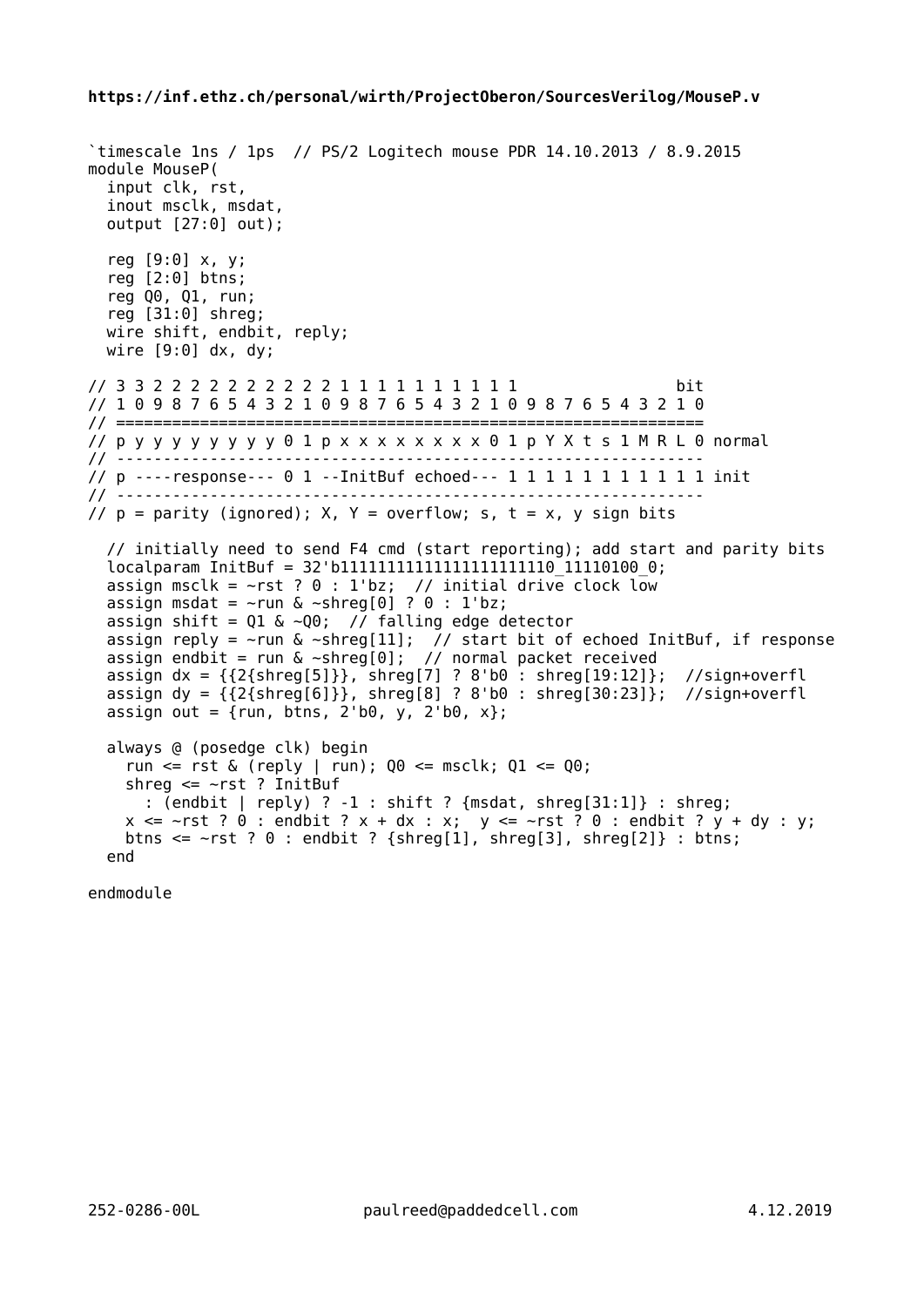## **VIDExample.0.Lola**

```
MODULE VIDExample( (*PDR 3.12.19*)
   IN OSCIN: BIT; (*100MHz oscillator*)
   OUT hsync, vsync: BIT; RGB: [3] BIT); (*VGA display*)
TYPE
  PLL = MODULE(IN refclkin: BIT; OUT globalclkout: BIT) ^;
VAR
   pll: PLL;
   clk, hend, vend, blank: BIT;
REG(clk)
   hcnt: [11] BIT; vcnt: [10] BIT; hsr, vsr: BIT;
BEGIN pll(OSCIN, clk); (*100MHz -> 65MHz*)
  hend := (hcnt = 1344-1); (*65MHz/1344 = 48.4kHz*)vend := (\text{vent} = 806-1); (*48.4\text{KHz}/806 = 60.0\text{Hz*})hcnt := hend \rightarrow 0 : hcnt + 1:
  vcnt := hend \rightarrow vend \rightarrow 0 : vcnt + 1 : vcnt;
  hsync := \text{-} \text{hsr}; hsr := (hcnt = 1048) | hsr & (hcnt # 1184);
  vsync := \simvsr; vsr := (vcnt = 771) | vsr & (vcnt # 777);
  blank := hcnt.10 | (vcnt.9 & vcnt.8);
  RGB := blank \rightarrow 0 : hcnt[3:1] | vcnt[3:1];
END VIDExample.
VIDExample.1.Lola
MODULE VIDExample( (*PDR 3.12.19*)
   IN OSCIN: BIT; (*100MHz oscillator*)
   OUT hsync, vsync: BIT; RGB: [3] BIT); (*VGA display*)
TYPE
  PLL = MODULE(IN refclkin: BIT; OUT globalclkout: BIT) ^;
VAR
   pll: PLL;
   col: [9] BIT;
   clk, hend, vend, blank, border, cursor: BIT;
REG(clk)
   hcnt: [11] BIT; vcnt: [10] BIT; fcnt: [9] BIT; hsr, vsr: BIT;
BEGIN pll(OSCIN, clk); (*100MHz -> 65MHz*)
  hend := (hcnt = 1344-1); (*65MHz/1344 = 48.4kHz*) vend := (vcnt = 806-1); (*48.4KHz/806 = 60.0Hz*)
hcnt := hend \rightarrow 0 : hcnt + 1;
  vcnt := hend \rightarrow vend \rightarrow 0 : vcnt + 1 : vcnt;
  fcnt := hend \& vend -> fcnt + 1 : fcnt;
   hsync := ~hsr; hsr := (hcnt = 1048) | hsr & (hcnt # 1184);
  vsync := \simvsr; vsr := (vcnt = 771) | vsr & (vcnt # 777);
  blank := hcnt.10 | (vcnt.9 & vcnt.8);
  col := hcnt[9:1];border := \text{(col = 0)} | \text{(col = 511)} | \text{(vent[9:1] = 0)} | \text{(vent[9:1] = 383)};
  cursor :=(col = fort);RGB := blank -> 0 : border -> 7 : {0'1, 0'1, cursor};
END VIDExample.
```